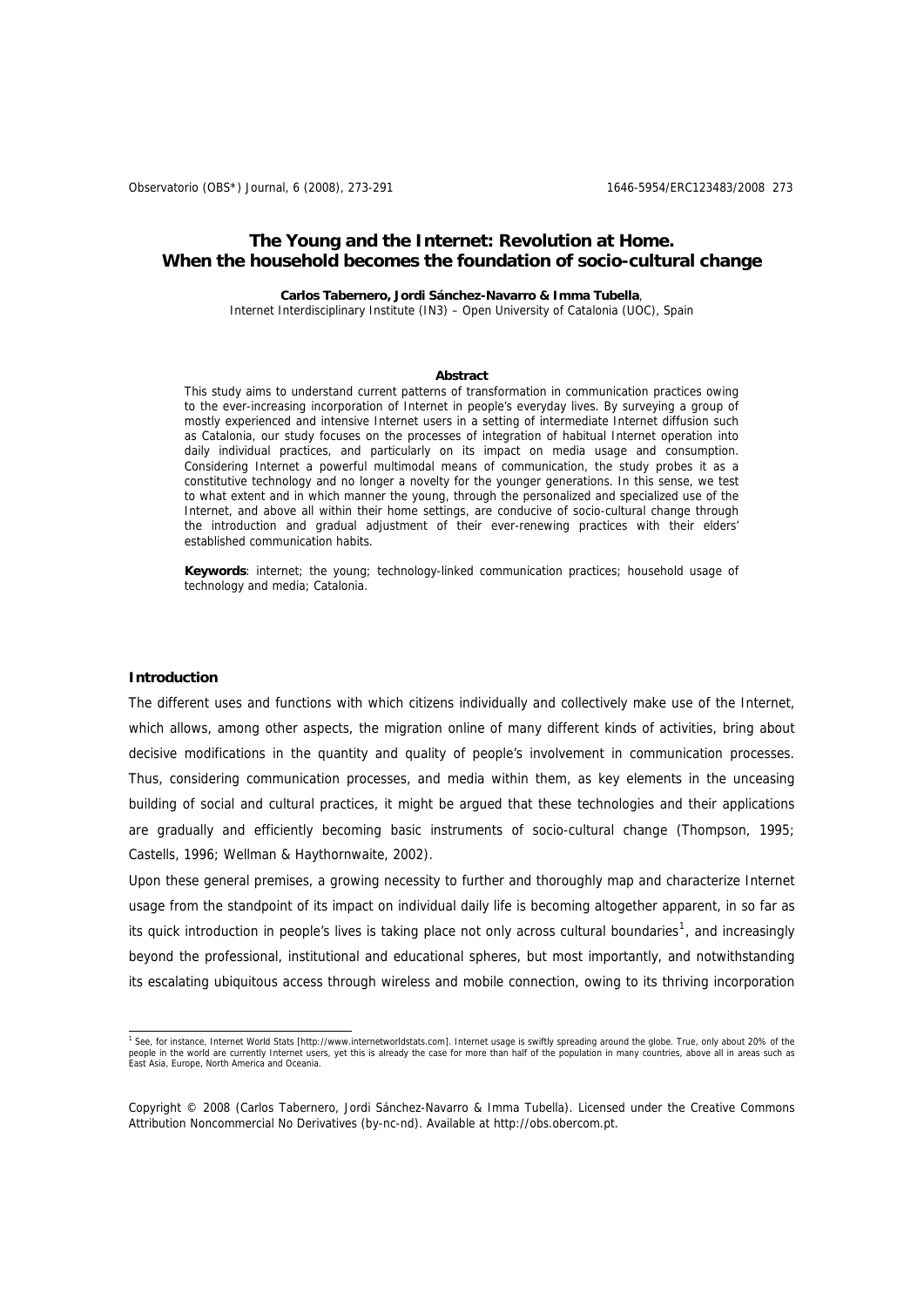in the household environment<sup>[2](#page-1-0)</sup>. Furthermore, in addition to the overall increase of Internet uptake, there is a noticeable growth in the intensity of its use, measured by frequency and the total time of connection, which has been widely associated to at least two aspects inherent to its rising diffusion: first, and once again, the mounting prevalence of home access; and second, the higher levels of user experience, according firstly to the total length of connection, that is, the amount of time users have been online, which obviously grows in relation to the increasing ratios of overall access. This is of particular importance among the young, as regards precisely the swift spreading of domestic Internet access, which involves the adoption of the Internet at increasingly earlier ages, so that it gradually becomes a constitutive element, and no longer a *novelty*, for the younger generations, as also arguably occurred with television for various generations of the second half of the 20<sup>th</sup> century.

In addition and significantly, in a context of relentless technological innovation, such as, for instance, the growth of broadband home connection, together with the rising degree of mobility and ubiquity of access, as well as the ever-renewing range of services and applications, the growth of experience brings about not only the above-mentioned increase of intensity of use, but also an associated broadening of practices among users, once again remarkably among the young<sup>[3](#page-1-1)</sup>, ranging from the opening out of innovative ways for multi-faceted interpersonal communication as well as search and consumption of content and information of all sorts, to a noteworthy expansion of individual multimodal and multi-purpose content creation, production and distribution practices.

Along these lines, the Internet, as an all-round means of communication, and as it has been the case with many other widespread media, is swiftly becoming embedded in the general texture of experience (Dickinson, Murcott, Eldridge & Leader, 2001), gradually yet seamlessly integrated in the natural processes through which human beings build and sustain their communities. The interlinked possibility for Internet users to contribute as well as access and consume information and content defines a horizontal flow of communication from many to many, and allows mass self-communication, in a way that the up-to-now considered as merely consumers also become producers, not requiring the mediation of any institutionalized media organization (Castells, 2007). This inevitably leads to the ultimate refutation of the traditional assumption of a passive, non-participant, submissive and dependent audience (watchers, listeners, and readers in a traditionally vertical flow of information), yet faithful-to-the-mediator (that is, the

<span id="page-1-1"></span>3 See references in note 2.

<span id="page-1-0"></span> 2 As reported by a considerable amount of studies pertaining to ICT, many of them readily available in the Internet and often brought up in newspapers and newscasts, which endeavor to describe ICT uptake patterns in many different contexts. See, for example, the reports by the PEW/Internet Research Center<br>[http://www.pewinternet.org] and the Centre for the Digital Future [ht [http://europa.eu.int/information\_society/policy/ecomm/info\_centre/documentation/studies\_ext\_consult/index\_en.htm] and Eurostat [http://epp.eurostat.ec.europa.eu] reports of the European Commission, or, as we shall see as particularly relevant for our research, the recurring surveys on the<br>rapidly changing situation in Spain and Catalonian by the S Information Society [FOBSIC, <http://www10.gencat.net/dursi/ca/si/estadistiques.htm>]. For a focused review, see also Tubella, I., Tabernero, C., Dwyer, V. (2007, 2008).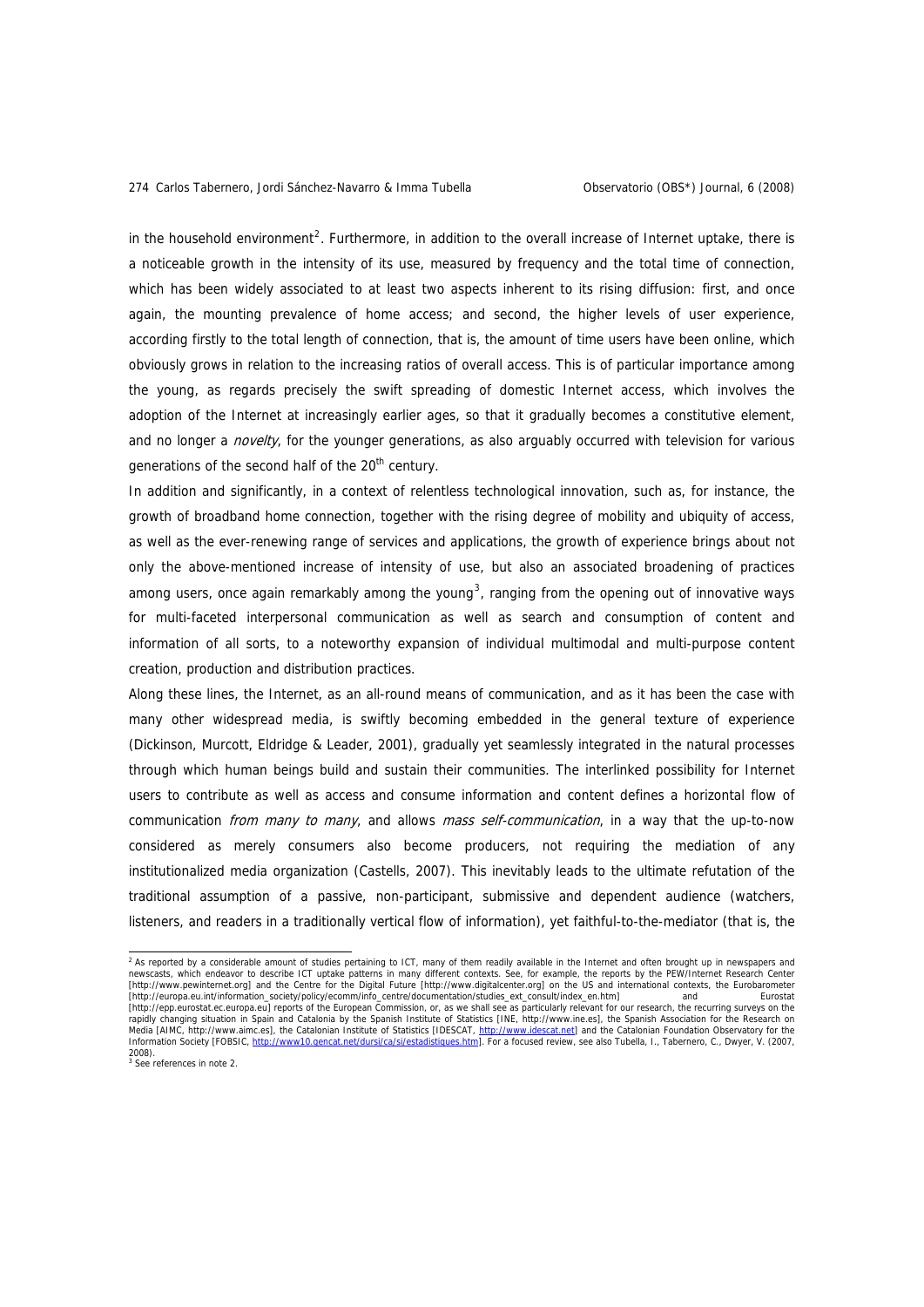producer, distributor, interpreter and/or knowledge administrator), on which devices and media at large (well-embedded in the political, institutional and economic structure) exert a wide-ranging array of effects, and fittingly to the consideration of media users as active participants in the whole of technology-mediated communication processes. Moreover, bearing in mind that a horizontal flow of communication entails the input and interplay of a large number of sources, which implies a dynamic of relentless adaptation to users' interests (Wolf & Choi, 2003), the Internet may be considered not merely as a *competitor* to established media organizations, as an alternative source of information and entertainment and a means of access to new and incessantly renewing channels and platforms, some of them provided yet again by those same traditional media, but just as well as a tool, available for multimodal usage not only by administrations and businesses including once more the same media corporations and organizations, but also by individuals, allowing the latter to contribute on an equal basis, that is, notwithstanding reasonable aim, economic, technical and expertise gaps, the development of innovative ways to communicate, inform and entertain. From this perspective, the Internet provides investigators with a unique and, until not so long ago, unimaginable opportunity to examine in detail the special features of technology-mediated communication processes, above all and specifically as regards the nature and extent of individual/personalized contribution. Indeed, our research endorses a shift from the exclusive focus on conventional quantitative divides regarding the Internet, based upon absolute access ratios according to socio-demographic variables, to the increasing consideration of use concerns, assuming its gradually approaching across-the-board occurrence, and distinguishing, in any case, between the less experienced though mounting newcomers, who are not yet able to use these devices and applications at their full extent, and the long-connected, experienced users, who are able to make the most of technology, and, as it would seem, have successfully integrated Internet usage in their everyday lives<sup>[4](#page-2-0)</sup>.

We are concerned in the processes of integration of habitual Internet operation into daily individual practices, and particularly as to communication practices and its impact on media usage and consumption. To begin with, in view of the aforesaid Internet-enhanced consideration of media users as active participants in technology-mediated processes, comprising information and communication practices pertaining to essential life activities, such as social interaction, responsibilities, such as work and/or school, and leisure interests, such as entertainment-related content management, which would include media usage at large, it necessarily follows that media consumption, if, as argued above, audiences are considered as active rather than passive, is best tackled in context, i.e. where it takes place and how it fits in. Therefore, it becomes essential to take into account the broader communication environment of the

<span id="page-2-0"></span>and the search of the Section (2004, 2006): Information Technology Outlook [http://www.oecd.org], as well as work related to the notion of *Web 2.0*, from its<br>Introduction (Tim O'Reilly, 2005), to research approaches such [http://www.pewinternet.org].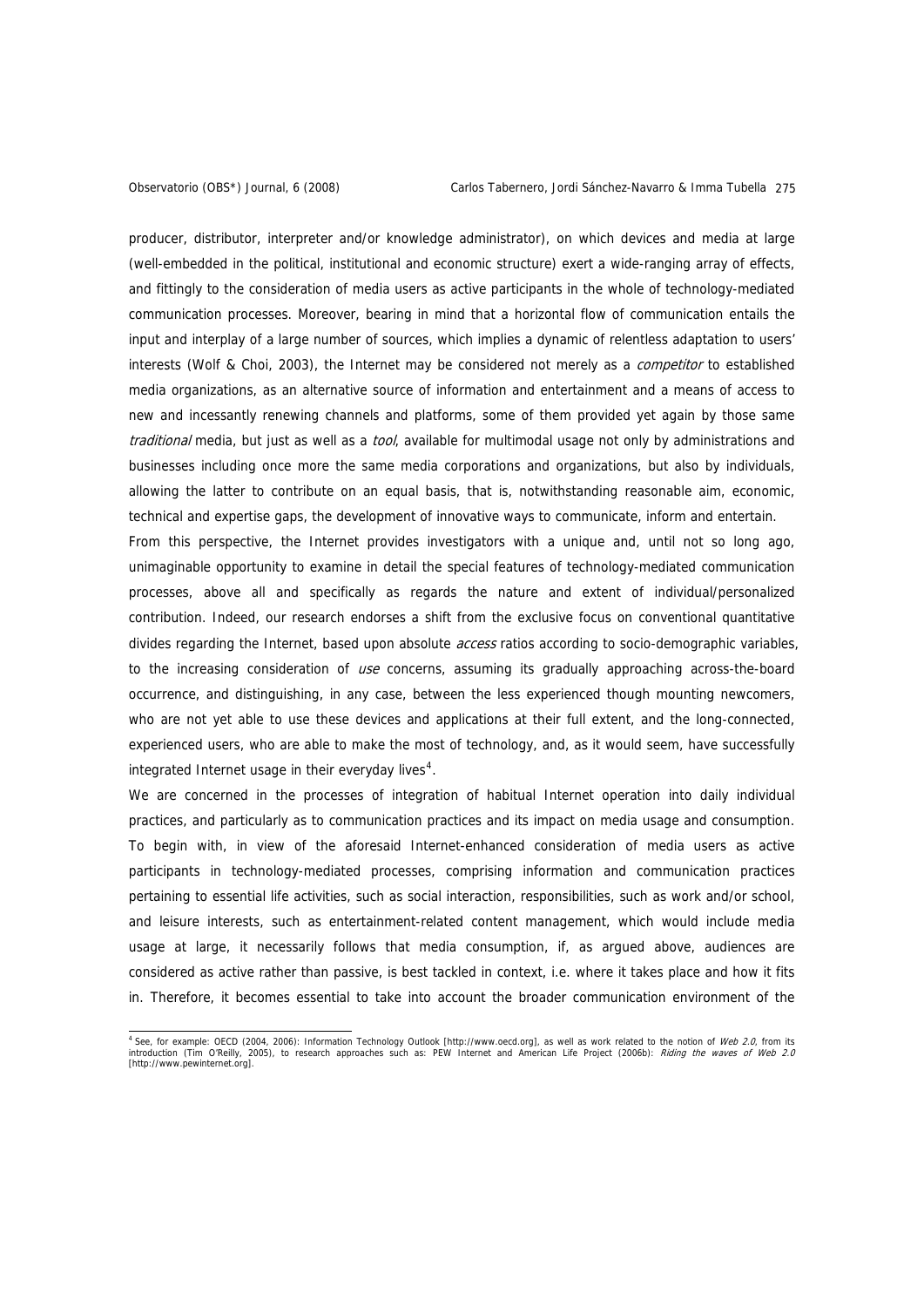home created by the introduction of ICTs in a social and cultural setting where television is already fully appropriated, which implies that the household and the associated everyday domestic social processes becomes *the* particular site of empirical interest. Furthermore, it has been shown "how revealing a study of domestic relations could be for our understanding of the media's significance in everyday life". In this sense, "the concept of the 'moral economy of the household' [has been put forward] as an 'integrative frame' for thinking about household practices and relations, and the consumption and use of information and communication technologies. […] '[T]o become functional, a technology has to find a place within the moral economy of the household, specifically in terms of its incorporation into the routines of daily life<sup>"</sup> (Dickinson, Murcott, Eldridge & Leader, 2001, p. 241). In this regard, it is also important to note that arguably most households where the Internet is being introduced, at least in the areas where its access is quickly becoming close to constitutive, are media-rich scenarios where television viewing is paramount, as it is arguably the most highly diffused, home-embedded and time-consuming mass medium.

Taking this into account, our research starts from the observation that television audience in Catalonia is being progressively lost to the Internet (Castells, Tubella, Sancho, Roca, Díaz de Isla & Wellman, 2007), above all among the young, which indeed is of special importance in relation to our aim to study the impact of the steady introduction of Internet in everyday life as regards communication practices, concerning in this particular case, among other aspects, the nature and extent of individual/personalized contribution within communication practices associated to technology and media usage and consumption. However, we cannot assume that the gradual incorporation of Internet to people's lives, particularly as regards its swift introduction in the household environment, unavoidably leads to the abrupt ceasing of any specific communication practice, yet rather occurs in agreement with a dynamic interactive relationship between distinct and reciprocal social, technological and human communication factors. Notwithstanding system and social factors, pertaining to regulation, policy, industry trends, market competition, opinion leadership and a minimum mass of users (Lin, 2003), which provide the necessary social, political and economic structure for communication technology diffusion, including mass media by and large, and the Internet in particular, our research is primarily concerned at this point with audience, technology and use factors. These firstly revolve around the strong interconnection between people's perception, comprehension and adoption of communication technology according to their individual needs, beliefs and attitudes, as predicted by the theory of reasoned action (Fishbein, 1980). Second, we must consider the escalating supply of technical innovations, among which we may lay emphasis on four significant categories of characteristics for users' assessment of communication technologies: constraints, bandwidth, interactivity, and network factors. And third, all these features unfold within the aforesaid highly competitive market structure, coupled with the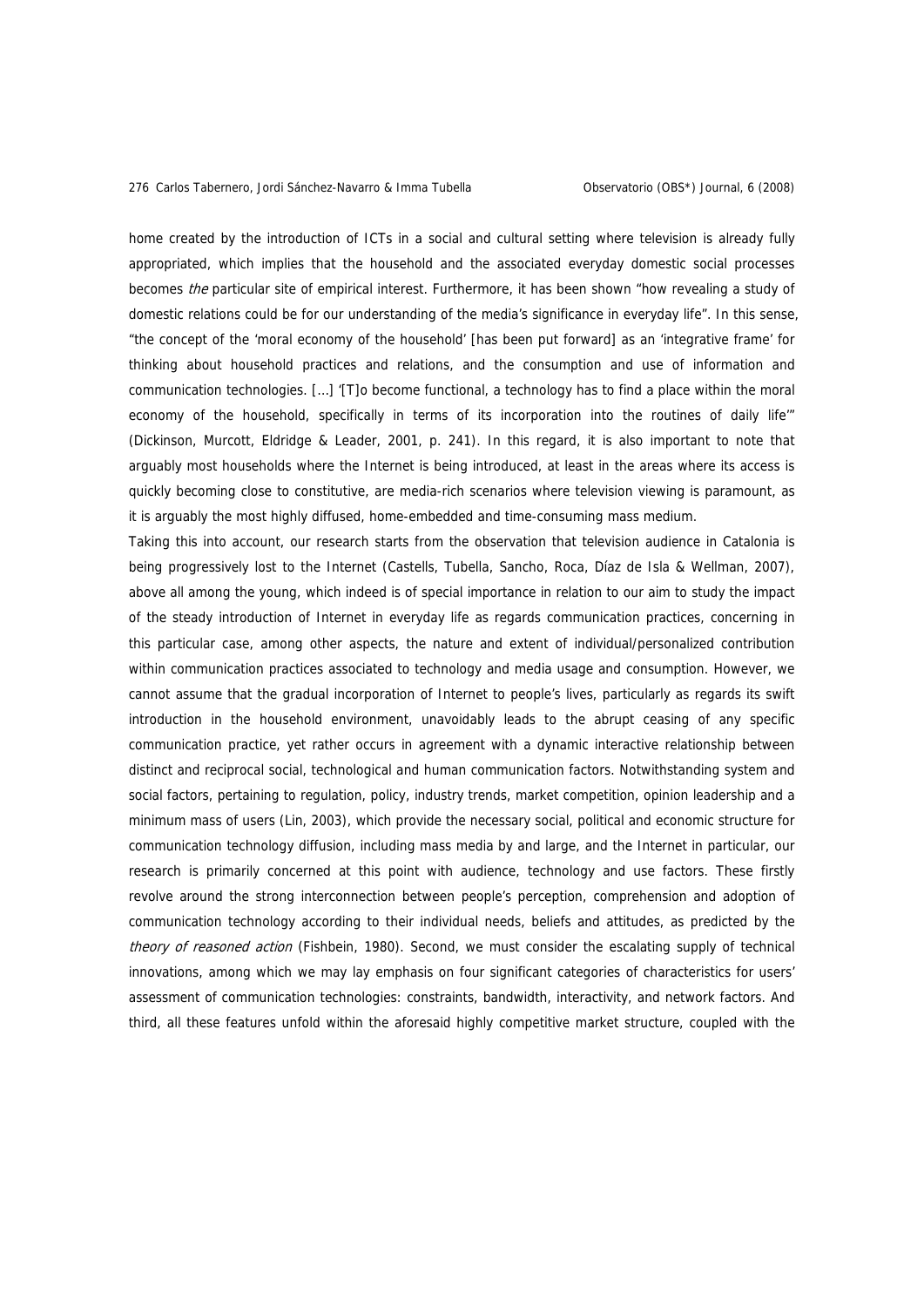growing level of users' experience, which in turn have some bearing on their evaluation, in terms of the perceived balance between expectations and gratifications in the use of a particular technology (Lin, 2003). We certainly know that the gradual intensification of the use of the Internet is bringing about changes related to its associated mounting range of possibilities for individuals' contribution in a broad spectrum of technology-mediated communication processes, yet we do not know how these transformations are taking place. Thus, taking into account the seeming importance of the household environment in view of the across-the-board rising levels of home Internet access, in conjunction with audience, technology and use factors pertaining to both technology adoption models and communication practices, in particular as regards technology and media use and consumption patterns and the aforementioned young's potential special relationship with the Internet concerning their increasingly early adoption of this technology, we hypothesize that:

> H1: the young are conducive of Internet-associated personalization and specialization trends within a home-based dynamic of coexistence and gradual adjustment between established and ever-renewing technology- and media-related communication practices.

## **Method**

Bearing all this in mind, we conducted our research in Catalonia, being, as far as our aims are concerned, an especially meaningful setting to map and characterize ongoing socio-cultural changes, owing to its unique interweaving of two distinctive features which rather establish it as a transition context as regards Internet uptake and usage: (a) its current intermediate levels of Internet diffusion and use; and (b) the recent particular evolution concerning its telecommunication, media and audiovisual sectors on account of, among other aspects, its peculiar historical and cultural traits<sup>[5](#page-4-0)</sup> and their weight on its socio-demographic and economic structure<sup>[6](#page-4-1)</sup>. A thorough review of the data provided by major Spanish and Catalonian official statistics agencies<sup>[7](#page-4-2)</sup> show a rapid and steadily-growing incorporation of Internet in Catalonians everyday life through the last decade, as well as the consistent integration of its applications in the home environment as an increasingly personalized tool for the completion of a wide variety of daily undertakings. As of 2007, about 56% of Catalonians were Internet users, and about 51% of its households were connected to the

<span id="page-4-0"></span> 5 Above all, concerning the relatively recent advent of democracy in Spain and the subsequent explicit and legal acknowledgment of Catalonia's distinct historical and cultural attributes.

<span id="page-4-2"></span><span id="page-4-1"></span><sup>&</sup>lt;sup>6</sup> References in note 2, together with Telefónica Foundation [http://www.fundacion.telefonica.com/publicaciones], the Catalonian Audiovisual Council [CAC; http://www.audiovisualcat.net], the Communication Institute of the Autonomous University of Barcelona, and TNSofres, provide an account for a high timeconsuming, greatly arranged, generalized and socio-demographically mostly undifferentiated consumption of TV, whose audiences have only recently had access to a wide range of channels and are gradually moving from broad-spectrum to more specialized programming. An analogue dynamic can also be identified as regards other media, such as the radio and the press at large, however showing different traits as regards socio-demographic and consumption patterns. See Tubella, Tabernero & Dwyer (2007, 2008). 7 See references in note 2.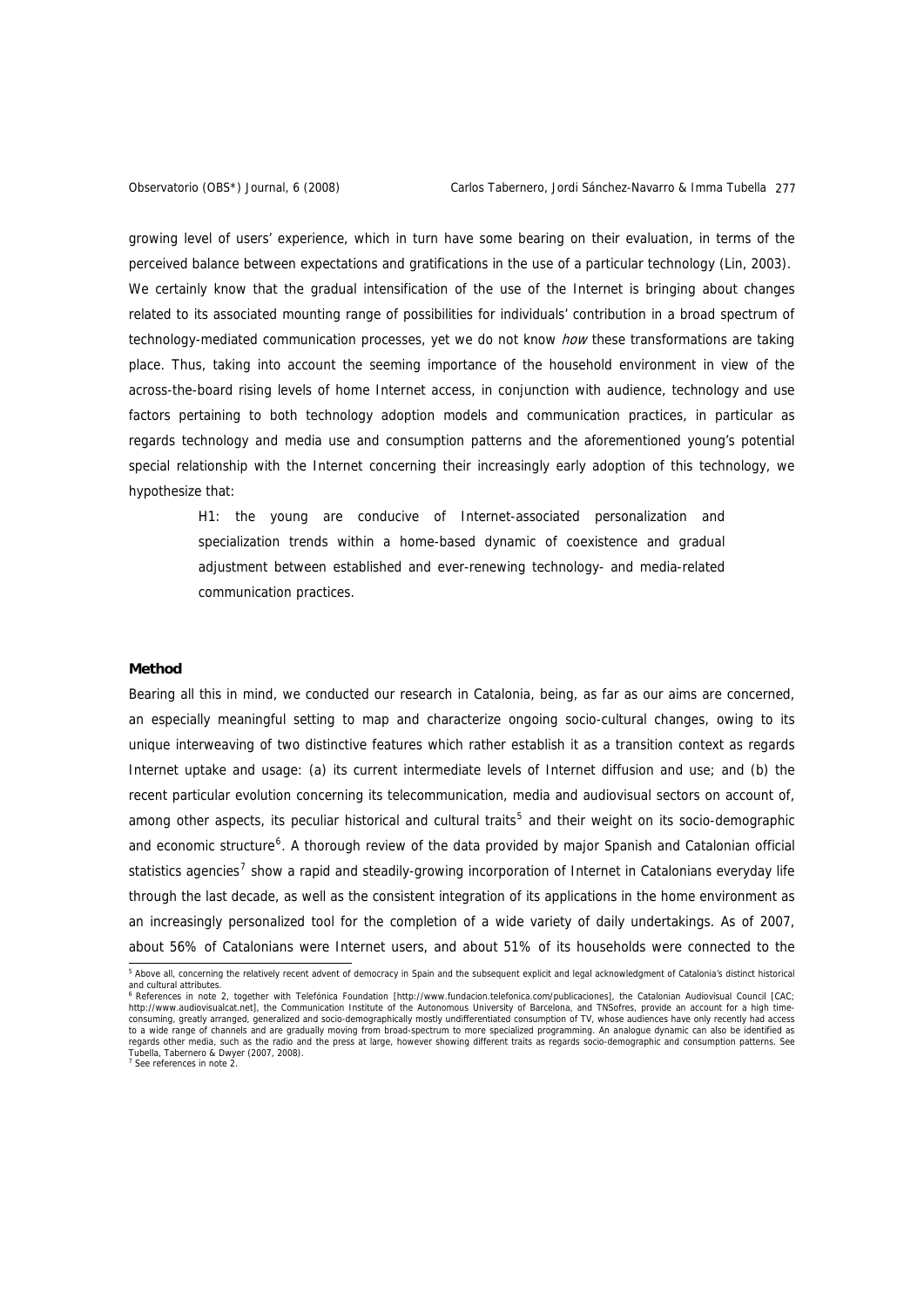web. In this context, Internet-associated communication practices pertaining to needs and interests in connection with social relations, work, learning, and leisure, naturally including multi-faceted informationand entertainment-related content management, gradually spread throughout the social, economic and cultural milieu of Catalonia.

Once established the context of the study, and within the frame of the Catalonia Internet Project<sup>[8](#page-5-0)</sup>, a survey containing 37 questions was used to address, among other features, the impact of Internet on the management of daily activities, laying emphasis on media practices. For the purposes of this study, the survey instrument, through 6 of its questions comprising a total of 47 items, specifically tackled the different kinds of activities participants carry out through the use of the Internet. In order to facilitate the participants' completion of the questionnaire, and also to avoid any conditioning related to the subsequent analysis, the 6 questions in the questionnaire were designed to correspond with the following 6 categories of activities: communication, information, professional and school tasks, government and banking services and procedures, purchasing, and miscellaneous activities (including the downloading and consumption of music, films, games and software, as well as net surfing without a particular purpose). Later on, for analytical purposes, these activities were regrouped into 4 new categories: information and content consumption; communication; participation and content generation; and everyday responsibilities and practical chores, including professional and school tasks, government and banking services and procedures, and purchases.

In order to ensure Internet users as participants, the survey was conducted via an online survey service<sup>[9](#page-5-1)</sup> through 3 websites related to high-audience Catalonian media: Televisió de Catalunya (Catalonia's Televisión<sup>[10](#page-5-2)</sup>),  $3x^{1/1}$ , and *El Periódico de Catalunya* (Catalonia's Newspaper<sup>[12](#page-5-4)</sup>). A total of 364 people, 77.5% currently living in Catalonia, successfully completed the questionnaire  $13$  (table 1 summarizes the participants' basic socio-demographic and Internet use characteristics). Among them, 96% had Internet connection at home, 59% had been Internet users for at least 5 years, 89% were daily Internet users, and 75% were online more than 10 hours a week (i.e., about 85 minutes a day), among whom 42% spend online more than 30 hours a week (i.e., about 257 minutes a day), thus constituting a group of selfselected mostly intensive and experienced Internet users.

Owing to the survey procedure, the study had an open, undirected and non-representative character so that the issue of oneness of response, crucial for the subsequent analysis, had to be properly addressed. Hence, participants were given the option to provide an email address in order to be promptly informed of

<sup>.&</sup>lt;br>8

<span id="page-5-0"></span><sup>&</sup>lt;sup>8</sup> http://www.uoc.edu/in3/pic/cat/index.html<br><sup>9</sup> Soluciones Netquest de Investigación, S.L. http://www.netquest.es.

<sup>10</sup> http://www.tv3.cat: the public Catalonian television website.

<span id="page-5-3"></span><span id="page-5-2"></span><span id="page-5-1"></span><sup>11</sup> http://www.tv.s.t.at. the public Gatabonian television website.<br>
<sup>11</sup> http://www.skl.cat: an online virtual community, mostly made up of young people, and associated to Catalonia's Televisión website.<br>
<sup>12</sup> http://www.e

<span id="page-5-4"></span>

<span id="page-5-5"></span>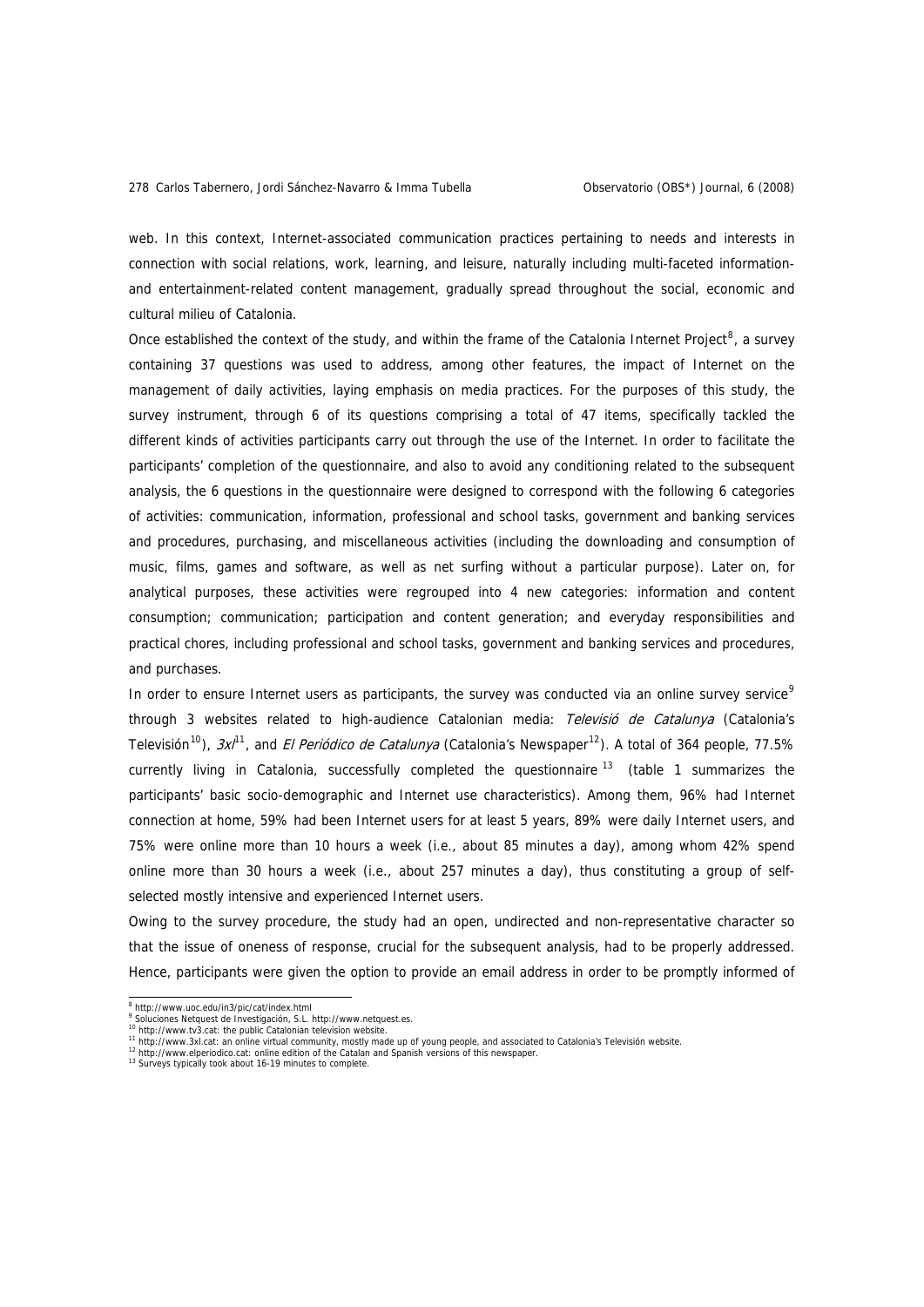the study's results, yielding a satisfactory result of 82% responses. In any case, given that the group of participants was not aimed to mirror either the Catalonian population at large or its Internet users, significant results regarding Internet-associated multitasking practices in relation to socio-demographic and user-experience traits were therefore interpreted in terms of illustrative trends to guide future research endeavors.

# **Table 1**

Descriptive statistics for participants' basic socio-demographic and Internet use characteristics

| <b>Variables</b>           | Categories                                                | N   | $\frac{1}{\sqrt{2}}$ |
|----------------------------|-----------------------------------------------------------|-----|----------------------|
|                            |                                                           | 708 | 100,0                |
|                            |                                                           |     |                      |
| Gender                     | <b>Males</b>                                              | 494 | 69.8                 |
|                            | Females                                                   | 214 | 30.2                 |
|                            |                                                           |     |                      |
| Age                        | 30 or less                                                | 312 | 44.1                 |
|                            | More than 30                                              | 396 | 55.9                 |
| <b>Education level</b>     |                                                           | 438 | 61.9                 |
|                            | Higher                                                    |     |                      |
|                            | Other                                                     | 270 | 38.1                 |
|                            |                                                           |     |                      |
| <b>Work status</b>         | Full time employed                                        | 423 | 59.7                 |
|                            | <b>Students</b>                                           | 114 | 16.1                 |
|                            | Other                                                     | 171 | 24.2                 |
|                            |                                                           |     |                      |
| <b>Family structure</b>    | Living with partner/spouse                                | 168 | 23.7                 |
|                            | Living with partner/spouse and children                   | 199 | 28.1                 |
|                            | Living with parents and/or siblings (without<br>children) | 206 | 29.1                 |
|                            | Not living with relatives                                 | 117 | 16.5                 |
|                            | Other                                                     | 18  | 2.6                  |
|                            |                                                           |     |                      |
| <b>Internet connection</b> |                                                           |     |                      |
| Location                   | Home                                                      | 679 | 95.9                 |
|                            | <b>Work</b>                                               | 518 | 73.2                 |
|                            | <b>School</b>                                             | 141 | 19.9                 |
|                            |                                                           |     |                      |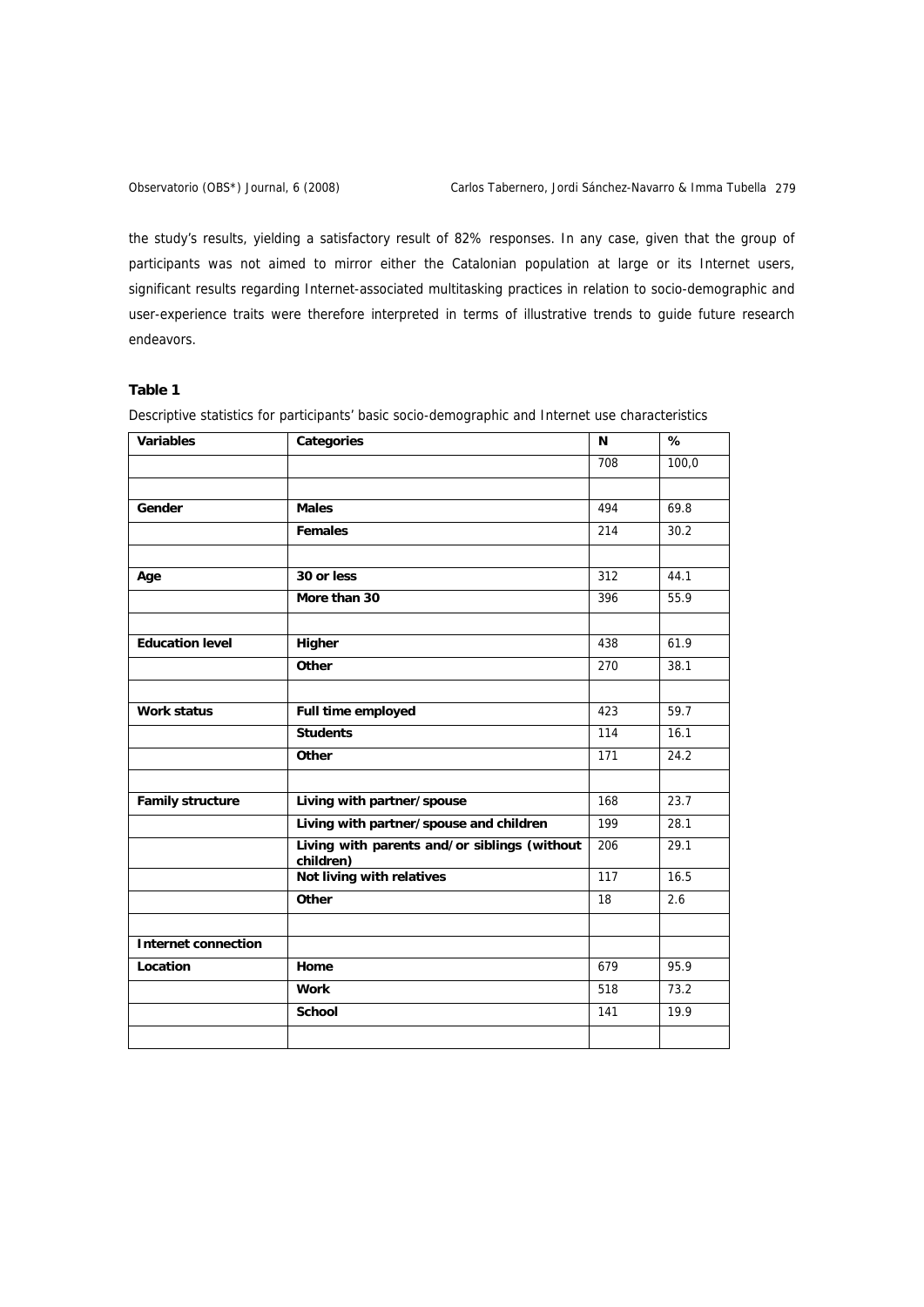## 280 Carlos Tabernero, Jordi Sánchez-Navarro & Imma Tubella **Carlos Conservatorio (OBS\*)** Journal, 6 (2008)

| Length of connection | More than 5 years        | 414 | 58.5 |
|----------------------|--------------------------|-----|------|
|                      | 5 years or less          | 294 | 41.5 |
|                      |                          |     |      |
| Frequency            | Daily                    | 633 | 89.4 |
|                      | <b>Weekly or Monthly</b> | 75  | 10.6 |
|                      |                          |     |      |
| <b>Time</b>          | 10 hours or more         | 529 | 74.7 |
|                      | Less than 10 hours       | 179 | 25.3 |

## **Results**

A significant weight of the Internet as a source of information is clearly noticeable, both concerning immediate personal interests, as revealed by the high levels of search for local, sports/entertainment and TV-related information (81.5%, 57.3% and 42.6% of participants, respectively; table 2), and in order to remain in touch with what is happening around in general terms, as shown by the high levels of press reading online (83.5%) and of search for international information (65.8%). In this sense, it is also worth mentioning the youngest participants' appreciable level of search for information about their favorite books, comics and games (47.4%).

# **Table 2**

| Type of activity                    | <b>Activities</b>                                                  | %    |
|-------------------------------------|--------------------------------------------------------------------|------|
| Information and content consumption | <b>Local information</b>                                           | 81.5 |
|                                     | <b>International information</b>                                   | 65.8 |
|                                     | Sports and entertainment information                               | 57.3 |
|                                     | <b>Information about television</b>                                | 42.6 |
|                                     | <b>Information through blogs</b>                                   | 31.4 |
|                                     | Information about favorite books, comics<br>and games <sup>a</sup> | 47.4 |
|                                     | <b>Reading the press</b>                                           | 83.5 |
|                                     | Listening to the radio                                             | 51.6 |
|                                     | <b>Watching television</b>                                         | 17.5 |
|                                     | Listening to music                                                 | 50.8 |
|                                     | <b>Watching films</b>                                              | 26.7 |
|                                     | Video on demand                                                    | 22.0 |
|                                     | <b>Videogames</b>                                                  | 19.5 |
|                                     | <b>Netsurfing</b>                                                  | 71.2 |

Descriptive statistics for participants' Internet activities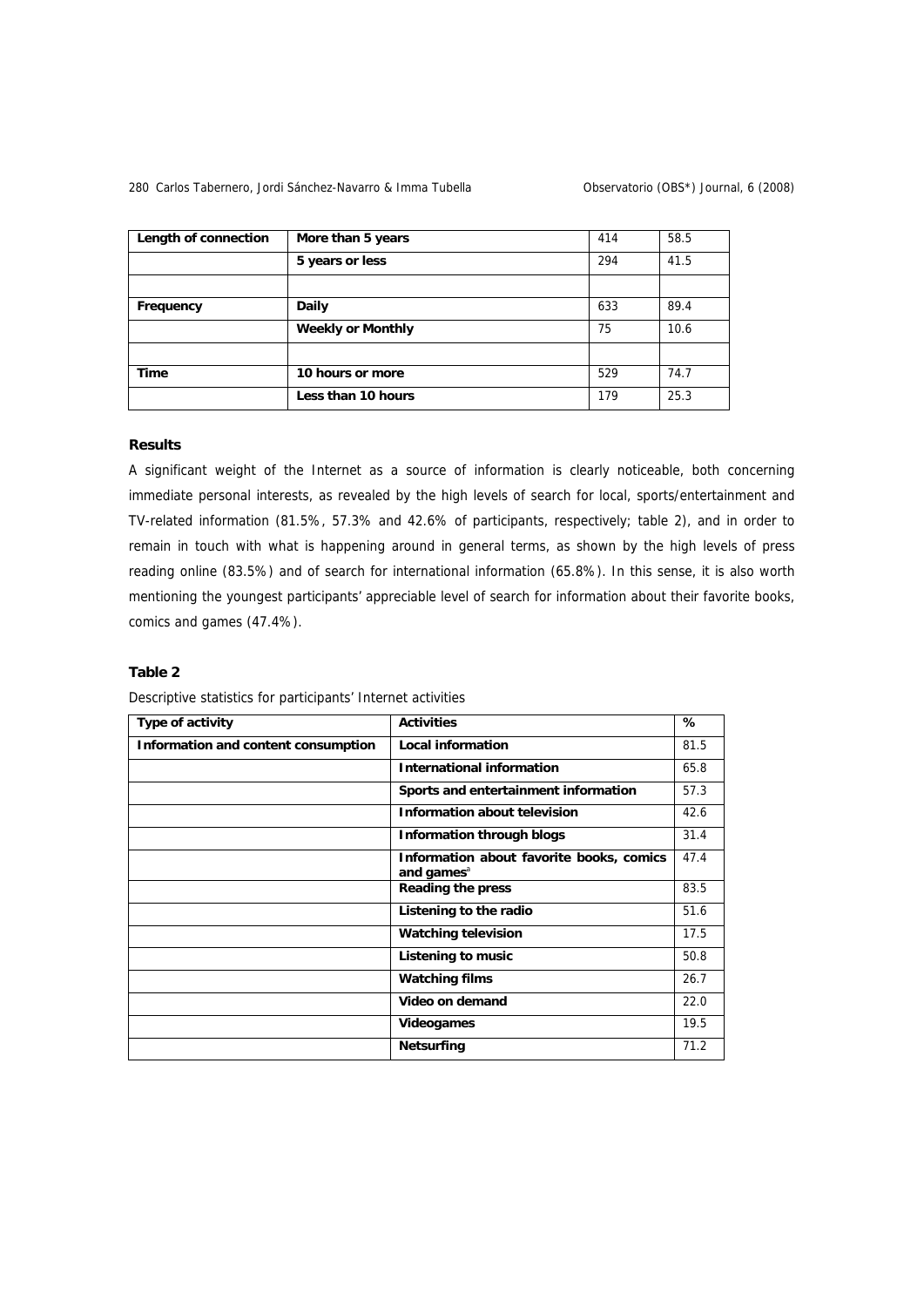| Communication                        | Email                                | 98.3 |
|--------------------------------------|--------------------------------------|------|
|                                      | Instant messaging (messenger)        | 61.7 |
|                                      | <b>Sending files</b>                 | 79.1 |
|                                      | <b>Sending images</b>                | 51.7 |
|                                      | Downloading                          | 65.7 |
|                                      | <b>Telephone calls</b>               | 28.6 |
|                                      |                                      |      |
| Participation and content generation | <b>Uploading images</b>              | 32.7 |
|                                      | <b>Participation in blogs</b>        | 25.1 |
|                                      | <b>Generation of blogs</b>           | 18.1 |
|                                      | Participation in radio / TV programs | 19.4 |

<sup>a</sup> In this case, the percentage exclusively corresponds to the participants through the 3xl website, being all of them 30 or younger, and 56% 18 or younger.

The high degree of aimless netsurfing (i.e. the unspecified, open-ended consumption of any kind of content online, 71.2% of participants) also suggests a considerable importance of the Internet as a source of entertainment. In addition, it is also remarkable the use of the Internet as a tool for text- and sound-based traditional media consumption, that is, besides the aforementioned press reading, such as in radio and music listening (51.6% and 50.8%), as opposed to the lower levels of traditional image-based consumption, such as in TV and film watching (17.5% and 26.7%). In this regard, it is also necessary to point out, on the one hand, that the high level of press reading online, considered in contrast to the lesser degree of information search in more independent, exclusively online websites, such as blogs (31.4%), suggests a sort of *initial* preference for established and/or institutionalized sources; and on the other, that the analogous levels of VOD and videogame consumption (22% and 19.5%), as compared with the abovementioned more *traditional* TV and film watching, suggest, to start with by paying attention to technical differences, a logical differential use of Internet regarding image-based consumption, however tending towards a more personalized, immediate choice-driven usage.

As expected, according to international and localized (Spanish and Catalonian) available data<sup>[14](#page-8-0)</sup>, emailing is the most common communication practice among the participants in the study (98.3%; table 2). However, considering the high percentage of experienced and intensive Internet users among the participants, a trend towards the efficient use of technical means offered by the Internet as regards a higher degree of

<span id="page-8-0"></span> $14$  See note 2.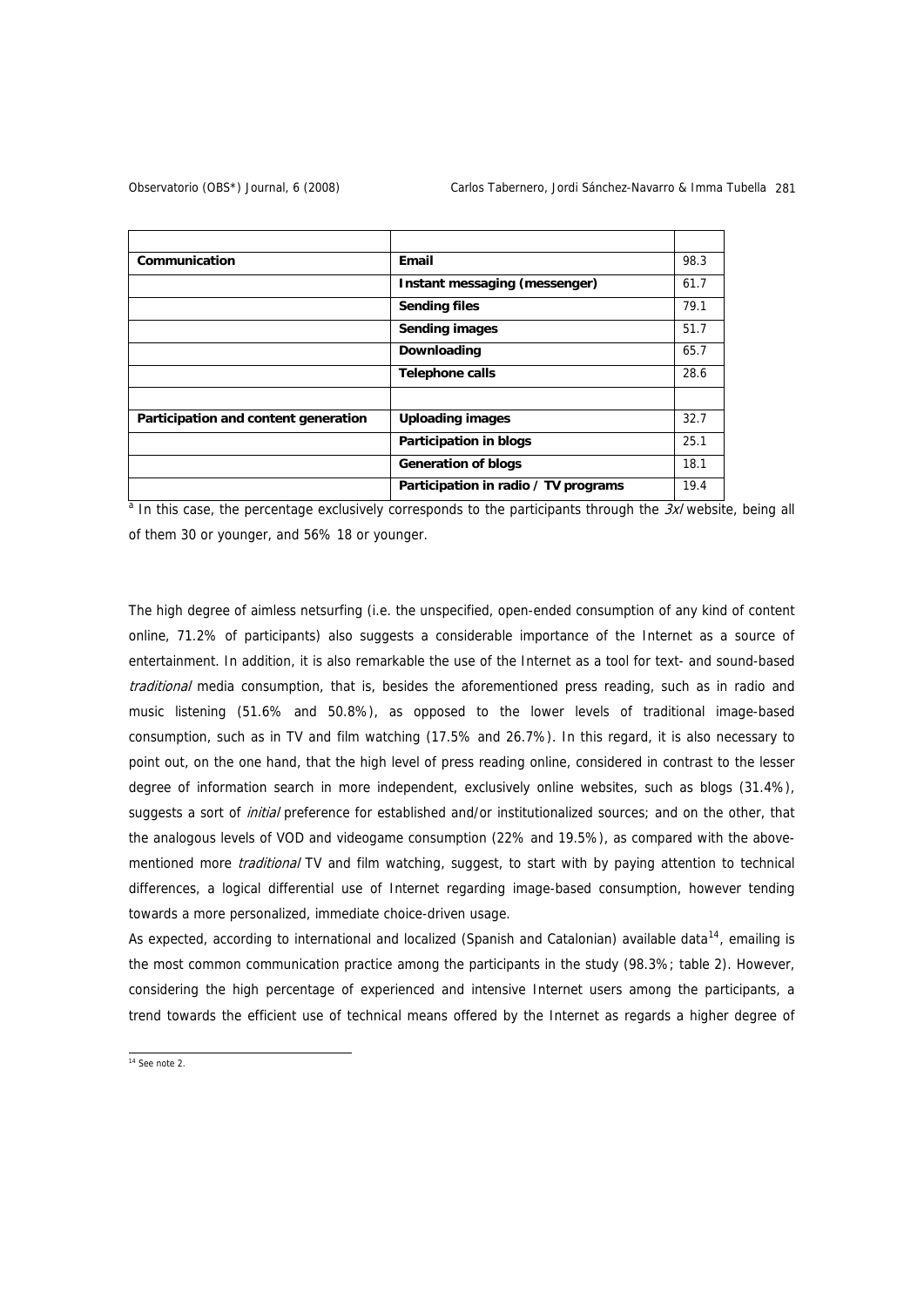individual contribution to the distribution and management of content is clearly noticeable, as shown by the high degree of activities based upon the direct and immediate contact with other people and groups who share the same type of interests or needs, such as instant messaging (61.7%) and the use of applications to send text and image files (79.1% and 51.7%) or to download them (65.7%).

Activities such as the uploading of image files, the creation of and contribution to blogs, and the participation in radio or TV programs, as compared to the information and communication activities summarized above, imply a stronger will to actively contribute to communication processes, and they require the development, at the individual level, of a minimum of technical and content-generation skills. As expected, these activities are not as common among the participants (32.7%, 18.1%, 25.1% and 19.4%, respectively as cited) as the aforementioned, exclusively associated to information, content consumption and direct, interpersonal communication, yet they illustrate the growing personalization trend associated to the gradual increase of experience as to Internet use.

Finally, as a necessary control for the assessment of communication practices in a context of increasing ICT-linked multipurpose, multimodal choice of content and services, the high degree of online carrying out of professional and school tasks, government and banking services and procedures, and purchases, clearly show the growing, experience-associated importance of the Internet as a crucial tool for the execution of everyday responsibilities and practical chores (data not shown). Among the participants in the study, this is the case, above all, as regards the search for professional, schoolwork (i.e. online libraries, encyclopedias, etc.), administrative and purchasing information (51.7%, 69.6%, 63.6% and 60.4%, respectively), as well as concerning banking and government procedures (68.6% and 53.9%), entertainment and travel purchases (54.9% and 59%), and homework in the case of the youngest participants (72.5%).

With all these data in hand, bearing in mind the small size and non-representative character of the sample, and in order to test our hypothesis, we conducted a regression analysis aimed to characterize these practices in terms of their odds ratio with respect to the participants' basic socio-demographic features and their correspondence with specific Internet use/experience attributes, consequently encompassing essential traits related to the different activities carried out online (table 3).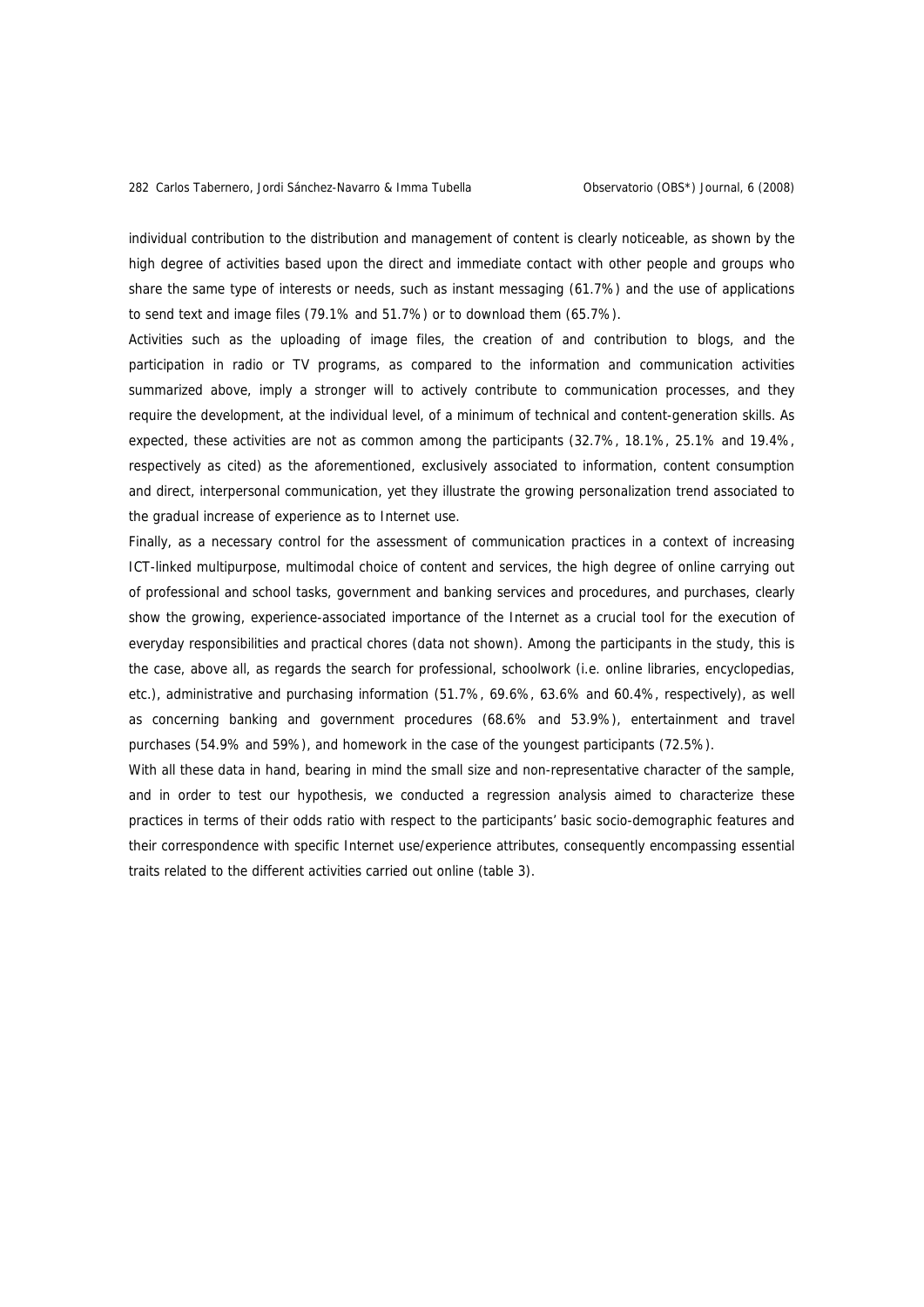# **Table 3**

Regression analysis for online activities and participants' socio-demographic features

| Type of activity                                 | <b>Activities</b>                       | Odds Ratio (category A relating to category B) <sup>a</sup> |                                     |                                                |                                                                                     |
|--------------------------------------------------|-----------------------------------------|-------------------------------------------------------------|-------------------------------------|------------------------------------------------|-------------------------------------------------------------------------------------|
|                                                  |                                         | Gender                                                      | Age                                 | <b>Work Status</b>                             | <b>Family Structure</b>                                                             |
|                                                  |                                         | A: Males<br><b>B: Females</b>                               | A: 30 or less<br>B: More than<br>30 | A: Students<br><b>B:</b> Full-time<br>employed | A: Living with<br>parents and / or<br>siblings<br><b>B: Rest of</b><br>participants |
| <b>Information and</b><br>content<br>consumption | <b>Local information</b>                | 2.4                                                         |                                     | 0.4                                            | 0.6                                                                                 |
|                                                  | <b>International</b>                    | 2.3                                                         | 0.7                                 | 0.5                                            | 0.5                                                                                 |
|                                                  | information                             |                                                             | 1.5                                 |                                                |                                                                                     |
|                                                  | Sports and<br>entertainment info.       |                                                             |                                     |                                                |                                                                                     |
|                                                  | <b>Information about</b>                | 0.5                                                         | 2.9                                 | 2.6                                            | 2.3                                                                                 |
|                                                  | TV                                      |                                                             |                                     |                                                |                                                                                     |
|                                                  | <b>Information</b>                      | 2.3                                                         | 1.5                                 |                                                |                                                                                     |
|                                                  | through blogs                           |                                                             |                                     |                                                |                                                                                     |
|                                                  | <b>Reading the press</b>                | 2.4                                                         |                                     | 0.3                                            | 0.6                                                                                 |
|                                                  | <b>Listening to the</b><br>radio        | 1.6                                                         | 2.0                                 |                                                |                                                                                     |
|                                                  | Watching<br>television                  | 1.8                                                         | 2.4                                 |                                                | 1.6                                                                                 |
|                                                  | <b>Listening to music</b>               |                                                             | 3.2                                 | 2.6                                            | 2.7                                                                                 |
|                                                  | <b>Watching films</b>                   | 1.6                                                         | 3.6                                 | 3.6                                            | 2.7                                                                                 |
|                                                  | Video on demand                         | 2.2                                                         | 1.8                                 |                                                |                                                                                     |
|                                                  | <b>Videogames</b>                       |                                                             | 3.3                                 | 2.9                                            | 2.7                                                                                 |
|                                                  | <b>Netsurfing</b>                       |                                                             | 1.6                                 |                                                |                                                                                     |
| Communication                                    | Email                                   | 3.3                                                         |                                     |                                                |                                                                                     |
|                                                  | <b>Instant messaging</b><br>(messenger) | 0.5 <sup>b</sup>                                            | 3.3                                 | 7.0                                            | 2.9                                                                                 |
|                                                  | <b>Sending files</b>                    |                                                             | 1.5                                 |                                                |                                                                                     |
|                                                  | <b>Sending images</b>                   |                                                             | 1.7                                 | 1.6                                            |                                                                                     |
|                                                  | Downloading                             | 1.9                                                         | 2.6                                 | 2.7                                            | 2.6                                                                                 |
|                                                  | <b>Telephone calls</b>                  |                                                             |                                     |                                                | 0.7                                                                                 |
| Participation<br>and<br>content<br>generation    | <b>Uploading images</b>                 |                                                             | 1.6                                 |                                                |                                                                                     |
|                                                  | Participation in<br>blogs               | 2.6                                                         | 1.6                                 |                                                |                                                                                     |
|                                                  | <b>Generation of blogs</b>              | 2.4                                                         | 2.2                                 |                                                |                                                                                     |
|                                                  | Participation in<br>radio / TV          |                                                             | 2.5                                 |                                                | 2.2                                                                                 |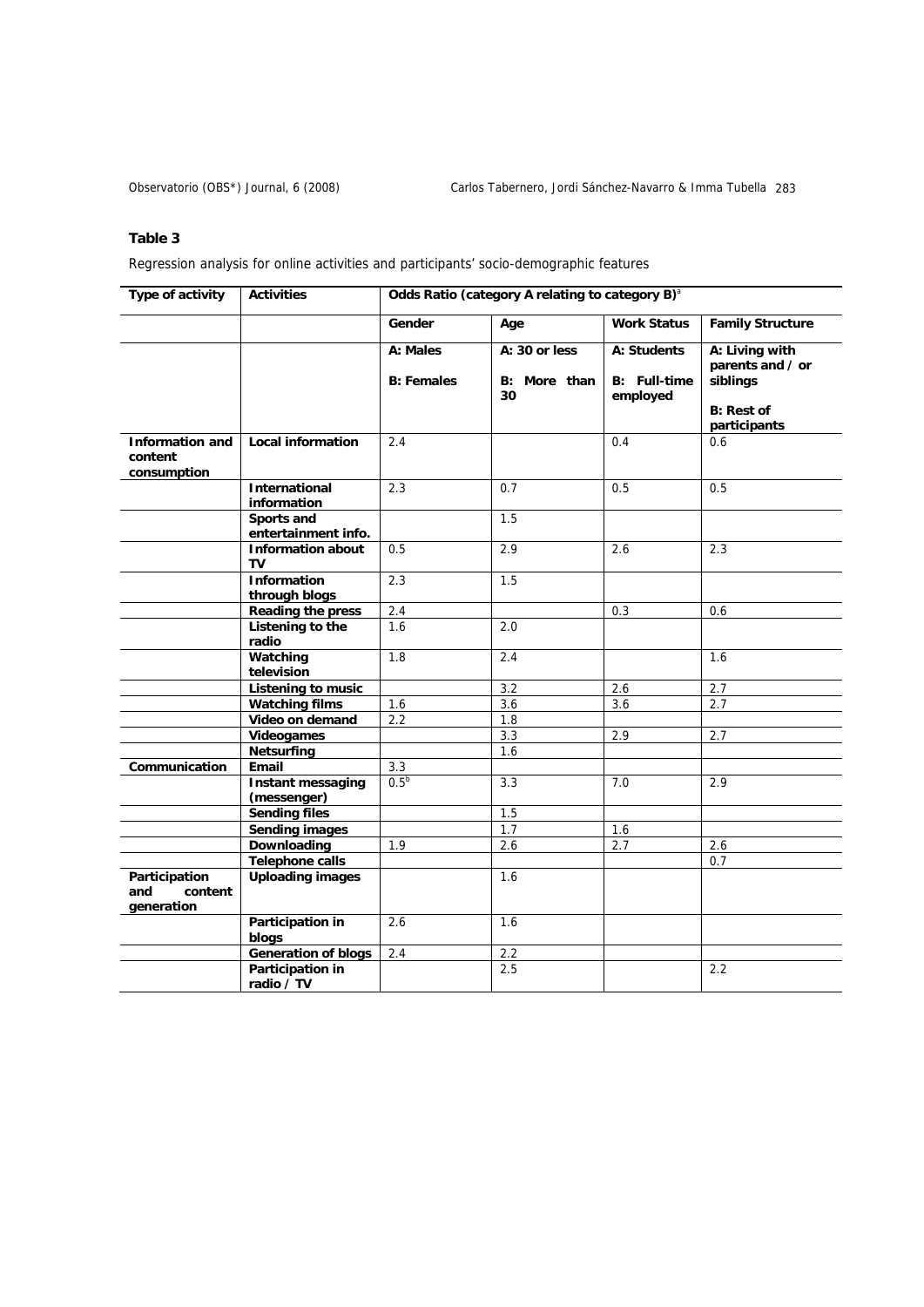<sup>a</sup> In all shown cases,  $p < 0.05$ , with a probability interval not including 1. Empty cells mean absence of significant differences. Values under 1.0 indicate a higher probability for category B as regards the given activity.

<sup>b</sup> Only for 30-or-less participants, especially those between 18 and 30, both ages included.

As regards gender, the cross points between the socio-demographic characteristics and the participants' Internet experience traits (length of connection, frequency and intensity of use) showed an overall view within the group of participants in which males are more experienced (2.6 is the odds ratio value for males relating to females as regards having been connected for more than 5 years), frequent (0.6, as described above and concerning weekly or monthly connection as opposed to daily utilization) and intense (0.5 and 2.1, once again as denoted, regarding, respectively, Internet usage of less than 10 hours a week and more than 30 hours a week) Internet users than females. Bearing this in mind, the cross points between the socio-demographic characteristics and the participants' answers on the activities carried out online illustrate a correlation between experience and a more diversified and specialized use of the Internet. Thus, males within the group are more likely than females to use the Internet (1) as a source of information, (2) as a tool for *traditional* (the press, radio, films and TV) and more specialized (VOD, blogs) media consumption, (3) as a means for multipurpose communication aims (emailing and the use of applications to download different kinds of files and software, (4) as an instrument allowing participation in technology-mediated communication processes and content generation (creation of and contribution to blogs), and (5) as a tool for the execution of a number of everyday responsibilities and practical chores (banking and purchasing, as well as working at home; data not shown). Conversely, participant females are more likely than males to use the Internet to search for TV information, and as a tool for instant messaging and for the search for information about purchases (data not shown).

Concerning age, participants of 30-or-less are more frequent and intense Internet users than the olderthan-30 members of the group (0.5 and 0.6 are the odds ratio values for participants of 30-or-less relating to participants older-than-30 concerning, respectively, weekly or monthly connection as opposed to daily utilization, and Internet usage of less than 10 hours a week). Taking this into account, and notwithstanding differences that can be attributed to purchasing power and the consequent the quality and degrees, on the one hand, of accountability concerning everyday responsibilities and practical chores, and on the other, of access to technology, we once again find a correlation between intensity of Internet use and a more diversified and specialized contribution to multipurpose, multimodal technology-mediated communication processes. For accuracy purposes, we are focusing on age at this point, as regards the regression analysis, because, as expected, it shows a strong socio-demographic correlation with work status and family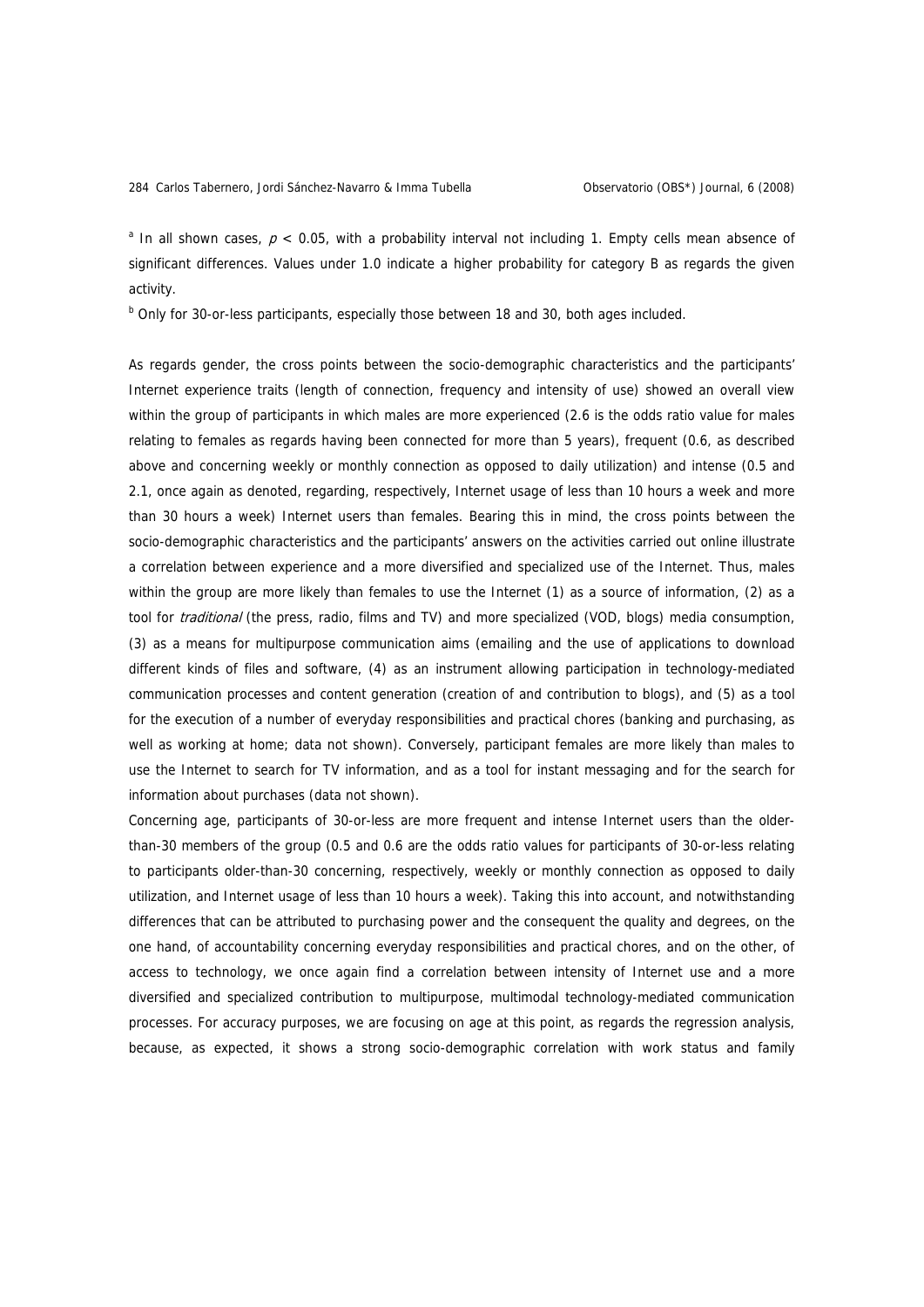structure features, namely: the younger the participants, the more students living with their parents and siblings; and the older the participants, the more employed and living with their partners and children (Tubella, Tabernero & Dwyer, 2007); nevertheless, some significant variations concerning the resultant correlations are pointed out and discussed below. Accordingly, participants of 30-or-less are more likely to engage in online information and content consumption, communication, participation and content generation activities than their older counterparts, with the exceptions of searching for local information, press reading, emailing and the use of Internet for phone calls, which show no significant overall agerelated differences, and searching for international information, which is more likely for older-than-30 participants. These latter, on the other hand, are more likely than the younger participants to use the Internet for practical purposes concerning everyday responsibilities and practical chores (data not shown).

### **Discussion**

The growing diffusion and consolidation of ICTs as basic infrastructures for the management of fundamental aspects of daily life, such as those concerning sociability, work and leisure, as well as the subsequent increase of user experience, allow the gradual and simultaneous transformation of individual, social, professional and cultural technology-mediated communication practices, together with the associated interests and decisions concerning the usefulness and need of the different devices and applications that concurrently become available in the market. Thus, beyond the exclusive consideration of overall access rates as ICTs gradually become widespread in modern societies, and taking into account distinct individuals' levels of experience with technology, as shaped, above all, by the length, frequency and intensity of usage<sup>[15](#page-12-0)</sup>, the possibility to directly contribute to content management, up to the level of its generation and distribution, as offered by the technical features of ICTs, leads to an internationally observed increase in the quantity and complexity of individual communication practices, according to a trend towards an enhanced self-reliance and specialization in the management of information and communication.

Among other aspects, this dynamic also entails a increasing requirement by users of improved levels of interactivity, namely: from what we might denote as *consumption interactivity*, already available as regards traditional media, insofar as its defining trait is the steady increase in the choice of content through the multiplication of channels, platforms and devices; to its coexistence with an exchange interactivity, which allows a more active input regarding content management through the customized sharing of all kind of available content, in terms of interpersonal communication as well as within different kinds of social

<span id="page-12-0"></span> $15$  See note 4.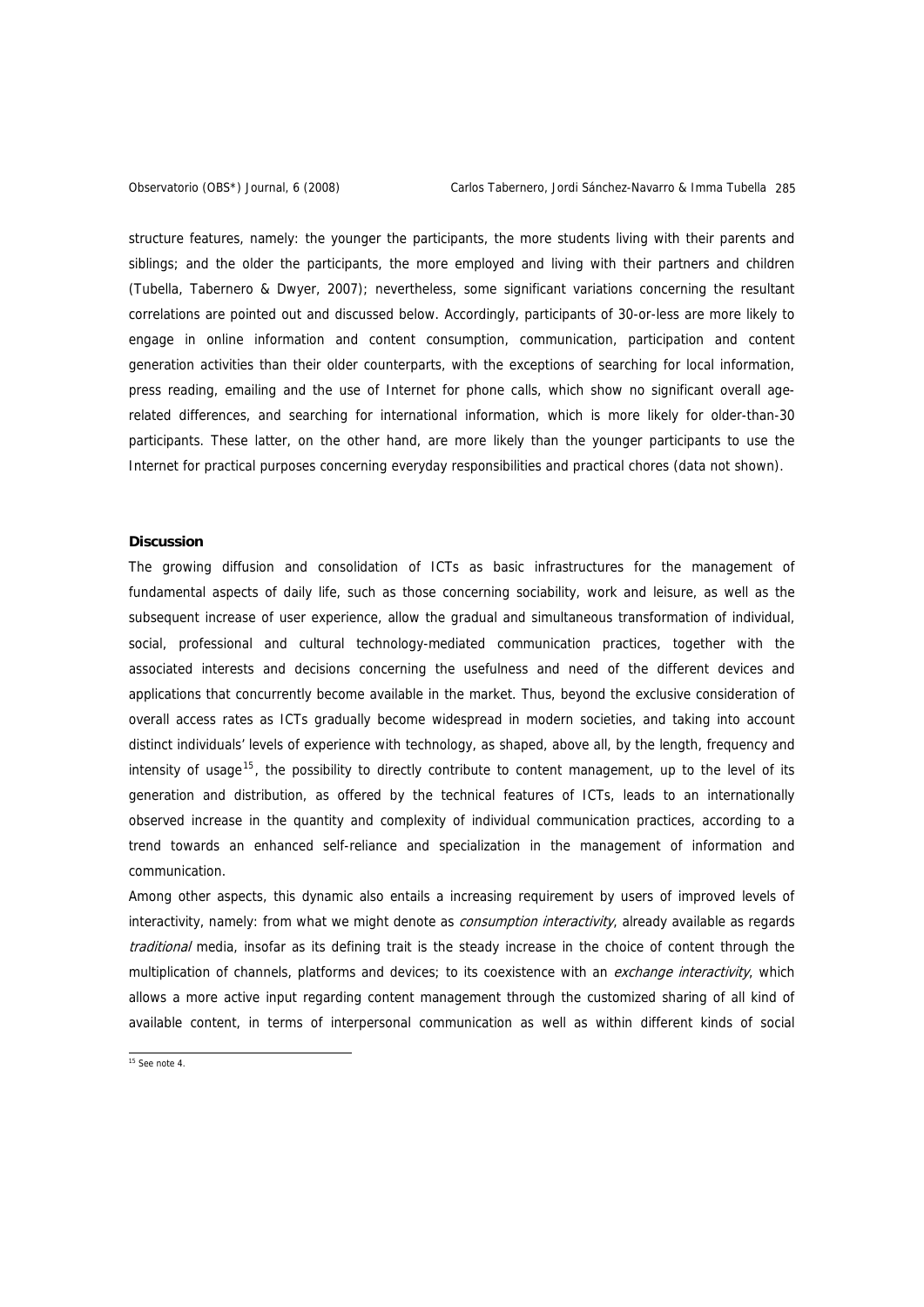networks, such as those defined by P2P file sharing applications; and finally leading to the development of a production interactivity, which requires the contribution of users' creativity in order to directly participate at the level of content generation.

Accordingly and unsurprisingly, the growing importance of the Internet simultaneously as both a source of information and entertainment and as a tool to carry out all kinds of everyday activities brings about the gradual generation of new, personalized, multilayered, multimodal, multipurpose and reciprocal ways to inform, communicate and entertain (Castells, 2007), as active contribution is realized by individuals' increasingly frequent and intensive use of applications allowing the generation, edition, distribution, sharing, exchanging and consumption of all kinds of content and files, text-, sound-, and image-based. In this context, the detailed socio-demographic mapping of the activities carried out with the Internet at many different levels, yet particularly as regards content management, by a discrete group of mostly intensive and experienced Internet users living in a medium-level Internet diffusion environment such as present-day Catalonia, helps us not only, as it happens, to further confirm the changes in communication practices that are being described both at the international and local levels, but to determine as well *how* these transformations are taking place.

In this sense, our results verify that experience with the Internet and its applications, as defined above, is essential for the development of more versatile and participative technology-mediated communication practices, as illustrated by the differences detected between males and females, among the participants in our study, concerning consumption, communication and content generation activities. This inequality is undoubtedly related to the fact that males within the group are more experienced, frequent and intense Internet users than females. However, beyond the evidence of female participants as more likely to use the Internet as a tool to search for information about television, the fact that among participants of 30 or younger, females are more likely to use it as a tool for instant messaging and for the search for information about purchases unequivocally shows that the regrettable gender Internet access gap described both at the international level, and also particularly within Catalonia, is fortunately decreasing as well at the level of use, as females are gradually engaging in more personalized and specialized activities.

On the other hand, the participants in our study show that the young, 30-or-less, mostly students and living with their parents, given widespread home Internet connection (as shown for our group in table 1), which allows them early-age access and thus a swift gaining of experience, are successfully and proficiently featuring the use of Internet in their daily lives as a constitutive tool, according to their needs and interests regarding interpersonal, community-wise and world-wise technology-mediated communication practices. These results are not only apparent as a function of the cross points between the participants' age and Internet experience/use traits, but also as a product of the correlation between these data and the results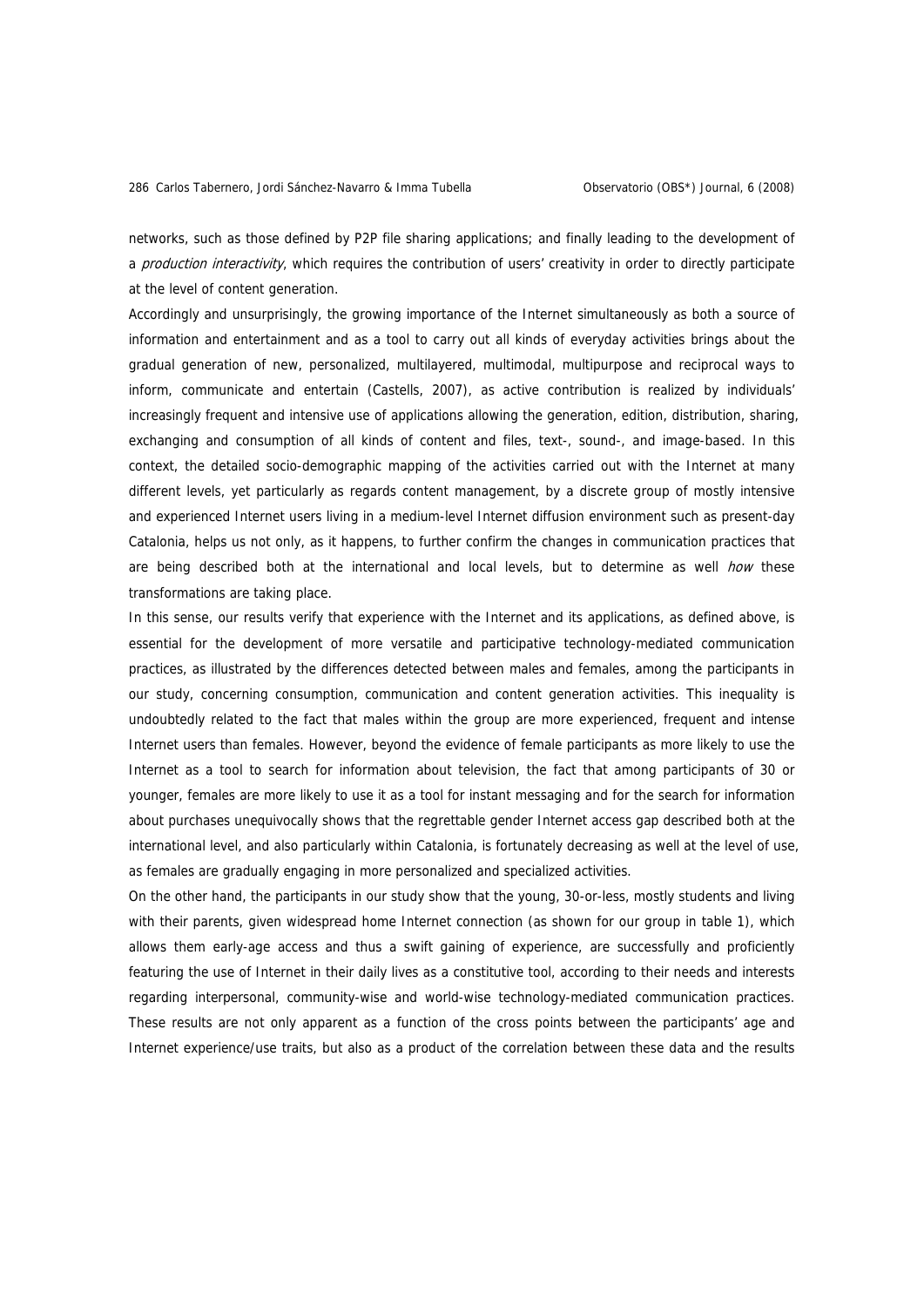regarding work status and position within the family structure. The young's gaining of experience runs coupled with their enhanced sense of ownership, as revealed by the fact that the younger the participants, the more they locate all kinds of technological devices, including mobile ones, such as cell phones and laptops, in their own room within the household (Tubella, Tabernero & Dwyer, 2007, 2008; Telenor, 2003; Rompaey, Roe & Struys, 2002). In this sense, we might firstly argue that the higher level of use of the Internet on the part of the young as a source of entertainment implies not necessarily a substitution, but a certain degree of modification of their elders' previously established information and content consumption habits (in fact, the complexity of relations established by users as regards different media and technologies as seen through both the displacement and enhancement hypotheses has been previously discussed in relation to household communication practices; Lee, Tan & Hameed, 2006), such as in radio and music listening, film and television watching, and the search for information on sports and entertainment. Moreover, we may mention the young's higher level of aimless netsurfing, which suggests that the Internet itself has become an ordinary, obligation-free source of entertainment, as the epitome of a natural, constitutive way of introduction of this technology in everyday life. On the other hand, while the search for local or international information through press reading is the noteworthy exception, the association of a higher likelihood to carry out these activities with full-time employment suggests a fundamental difference between the introduction patterns to Internet use within distinct age groups, namely that older-than-30 participants have started their use of Internet, and even brought it home, primarily in relation with their obligations and responsibilities, such as work-linked.

Second, the young are also the forefront as regards the use of Internet applications allowing immediate contact with other users, as well as an active participation in the distribution and sharing of content, as in instant messaging, the sending of images, and the downloading of all kinds of content and applications, such as music, films, videogames and software, which entails, among other aspects, the use of P2P file sharing tools. Conversely, participants living with their partners and children (i.e. mostly heads of households, parents) are the less active cluster among the participants concerning this kind of activities, while they lead the use of Internet as a substitute for the phone, once again linked to more strictly practical, daily communication habits.

And third, it is clearly noticeable within the group that the advanced use of the Internet for specific participation and content generation purposes comes out primarily as a function of age, as in the uploading of images, the search for information, participation and creation of blogs and the participation in radio and/or television programs, certainly, in this case, with the aid of the Internet, as asked in the questionnaire. However, with the exception of the latter activity, these differences do not show a correlation with data concerning work status and position in the family structure. These results may be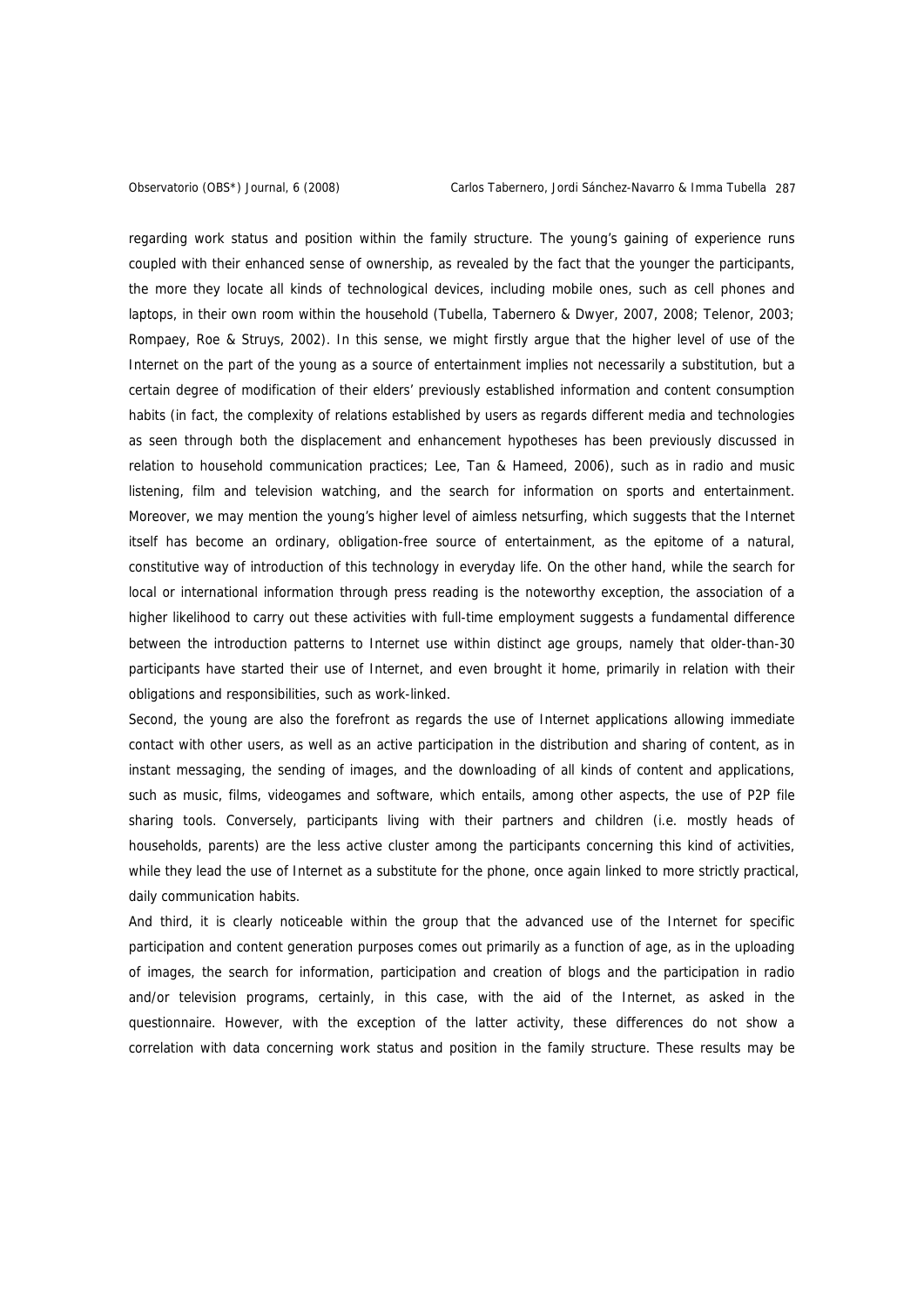attributed to, in the first case, to the higher weight of the more Internet-experienced male participants, in relation to females, as aforementioned, as regards full-time employment; and in the second instance, to the younger age average among participants living with their parents (as opposed to the whole of 30-oryounger cluster), which implies a natural shorter length of connection, as well as a plausible, more controlled environment pertaining to what parents allow in terms of media and technology usage.

In all, it seems that the seemingly natural, constitutive introduction of the Internet by the young in their everyday lives, mainly on account of their early home access, makes it truly become an essential infrastructure for communication practices, not only as a competitor to *traditional* media, as explicitly revealed, among other aspects, by the aforementioned progressive loss of television audiences to the Internet, but also simultaneously as a tool for the multimodal, individualized and specialized contribution to technology-mediated communication processes. In this sense, the Internet becomes as well, as a function of experience, yet above all for the young, a veritable media gateway, that is, both a window for them to the world and a window for the world to self-broadcasting, and always in accordance to their concerns and wants. Needless to say, the coupling of communication processes at large, and specifically of technologymediated communication practices (i.e. including all kinds of media usage), with the increasing spreading and importance of ICTs worldwide, and with individual and collective interests and needs, is significantly essential in relation to the socio-cultural evolution of modern societies. In this context, we must necessarily consider all these factors distinctively to the extent that young individuals are concerned, insofar as evidence places them as active agents of transformation as regards ICT-linked communication practices, bearing in mind the significance of their patterns of appropriation of media and technology in relation to essential features of their daily endeavors, such as the development of social skills, identity traits and learning processes, and with regard to the self, the family and the different communities where their lives unfold (Bryant, Sanders-Jackson & Smallwood, 2006; Heim, Brandtzaeg, Kaare, Endestad & Torgersen, 2007; Livingstone, 2003; McMillan & Morrison, 2006; Valkenburg, Schouten & Peter, 2005; Lee, 2005). Upon these premises, the young may be considered as crucial constituents of community development, on

the one hand, for the information, communication and knowledge management processes they growingly contribute to through their use of ICTs, and of the Internet in particular, are fundamental for the construction and consolidation of the communities we live in; on the other, since their strong emergence as a widely diversified and efficient developing and modifying force of technology-mediated communication processes is nearly subversive, well understood: while they are citizens in their own right, they are usually left out of the social, economic and cultural management of our societies, as under aged, dependant, and somehow *unproductive*; and finally, because they develop their early communication practices in the home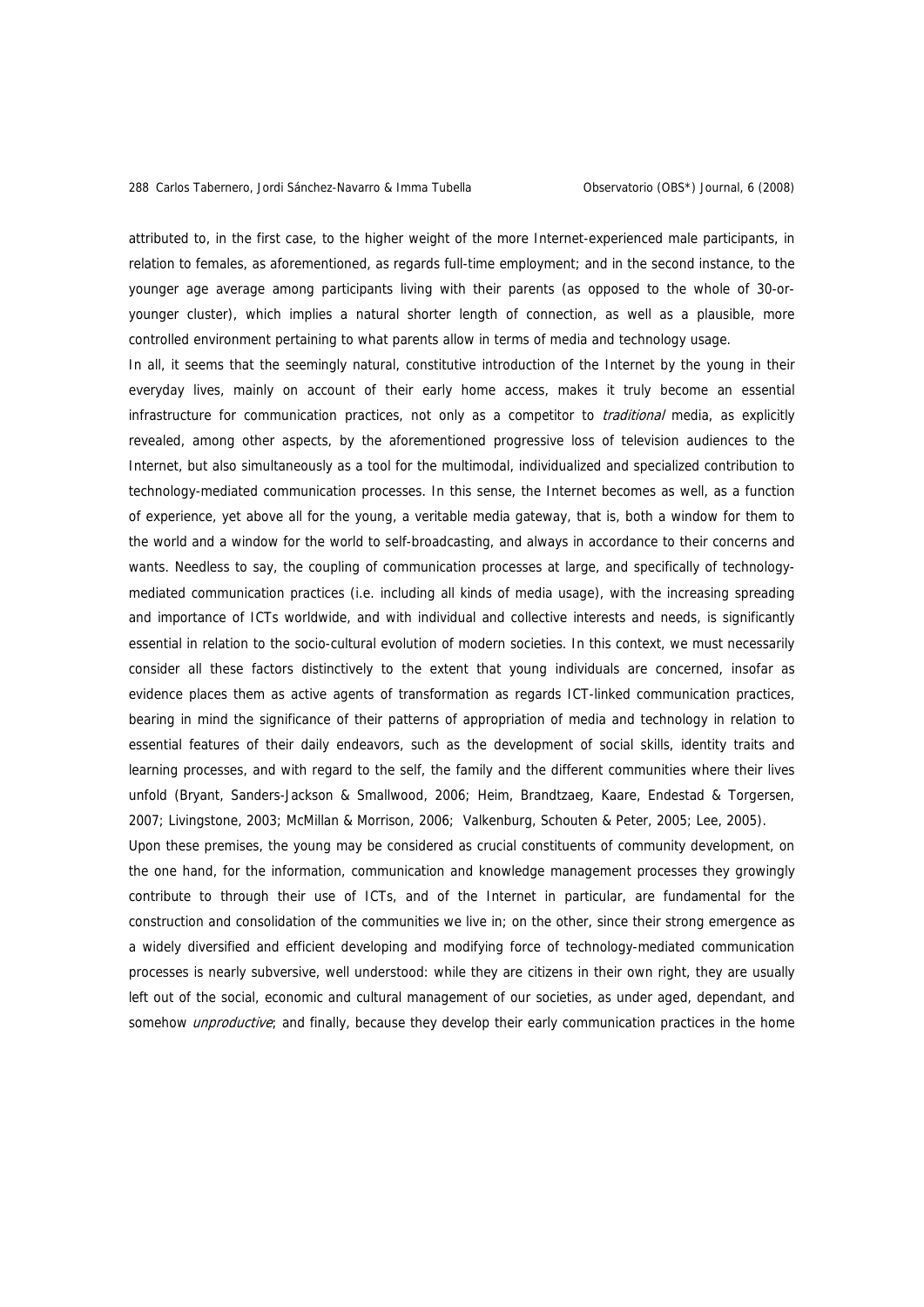environment, where they may successfully question their elders', and thus, society's long-established communication and cultural practices.

### **References**

Bryant, J.A., Sanders-Jackson, A., & Smallwood, A.M.K. (2006). IMing, Text Messaging, and Adolescent Social Networks. Journal of Computer-Mediated Communication, 11, 577-592.

Castells, M. (1996). The Information Age. Economy, Society and Culture. Vol. I: The Rise of the Network Society. Oxford; Malden, MA: Blackwell.

Castells, M. (2007). Communication, power and counter-power in the Network Society. International Journal of Communication, 1, 238-266.

Castells, M., Tubella, I., Sancho, T., Roca, M., Díaz de Isla, M.I., & Wellman, B. (2007). The Transition to the Network Society in Catalonia. Retrieved February 18, 2008, from Universitat Oberta de Catalunya, Internet Interdisciplinary Institute (IN3) Web site: [http://www.uoc.edu/in3/pic/eng/network\\_society.html](http://www.uoc.edu/in3/pic/eng/network_society.html)

Dickinson, R., Murcott, A., Eldridge, J., & Leader, S. (2001). Breakfast, Time, and "Breakfast Time": Television, Food, and the Organization of Consumption. Television & New Media, 2(3), 235-256.

Fishbein, M. (1980). A Theory of Reasoned Action: some Applications and Implications. In Howe, H., & Page, M. (Eds.). Nebraska Symposium on Motivation 27, 65-116. Lincoln: University of Nebraska Press.

Heim, J., Brandtzaeg, P.B., Kaare, B.H., Endestad, T., & Torgersen, L. (2007). Children's usage of media technologies and psychosocial factors. New Media & Society, 9 (3), 425-454.

Lee, L. (2005). Young people and the Internet: from theory to practice. *Young* 13 (4): 315-326.

Lee, W., Tan, T.M.K., & Hameed, S.S. (2006). Polychronicity, the Internet, and the Mass Media: a Singapore Study. Journal of Computer-Mediated Communication, 11, 300-316.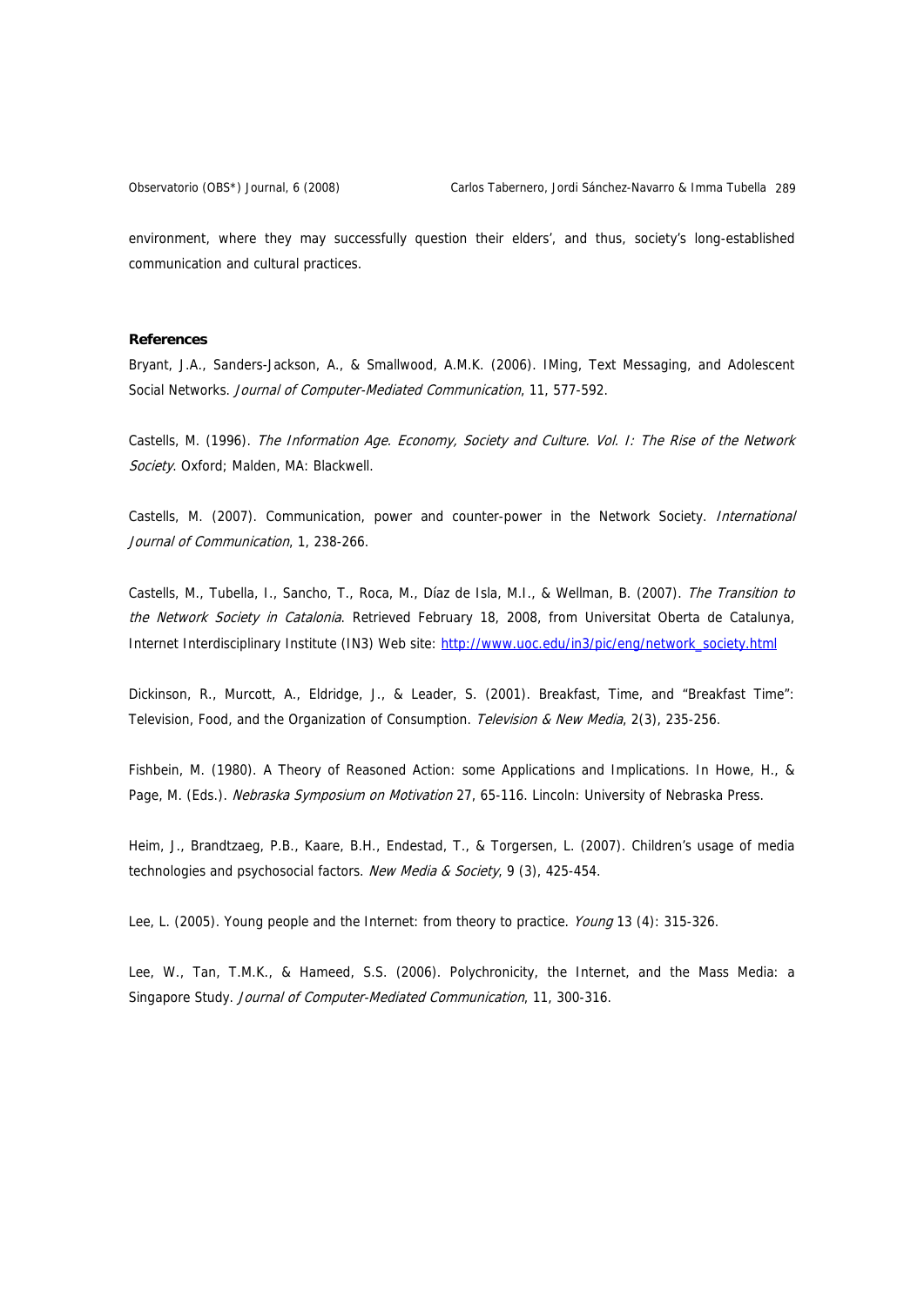290 Carlos Tabernero, Jordi Sánchez-Navarro & Imma Tubella **Carlos Conservatorio (OBS\*)** Journal, 6 (2008)

Lin, C.A. (2003). An Interactive Communication Technology Adoption Model. Communication Theory, 13 (4), 345-365.

Livingstone, S. (2003). Children's use of the internet: reflections on the emerging research agenda. New Media & Society, 5 (2), 147-166.

McMillan, S.J., & Morrison, M. (2006). Coming of age with the internet: a qualitative exploration of how the internet has become an integral part of young people's lives. New Media & Society, 8 (1), 73-95.

from [http://www.oreillynet.com/pub/a/oreilly/tim/news/2005/09/30/what-is-web-20.h](http://www.oreillynet.com/pub/a/oreilly/tim/news/2005/09/30/what-is-web-20.html)tml O'Reilly, T. (2005). What is Web 2.0. Retrieved May 15, 2007,

Rompaey, V.V., Roe, K., & Struys, K. (2002). Children's influence on Internet access at home: adoption and use in the family context. Information, Communication & Society, 5 (2), 189-206.

from <u>http://www.telenor.com/rd/pub/rep03/R\_20\_2003.pdf</u> Telenor (2003). Adoption of ICT in Norwegian teenage homes. Retrieved January 18, 2005

Thompson, J. B. (1995). The Media and Modernity: A Social Theory of the Media. Cambridge: Polito Press/Blackwell

site: [http://www.uoc.edu/in3/pic/cat/comunicacio.h](http://www.uoc.edu/in3/pic/cat/comunicacio.html)tml Tubella, I., Tabernero, C., Dwyer, V. (2007). La comunicació com a factor de canvi en la societat de la informació: Internet en el context audiovisual de Catalunya. Retrieved December 10, 2007, from Universitat Oberta de Catalunya, Internet Interdisciplinary Institute (IN3) Web

Tubella, I., Tabernero, C., & Dwyer, V. (2008). Internet y Televisión: la Guerra de las Pantallas. Barcelona: Ariel.

Valkenburg, P.M., Schouten, A.P. & Peter, J. (2005). Adolescents' identity experiments on the internet. New Media & Society, 7 (3), 383-402.